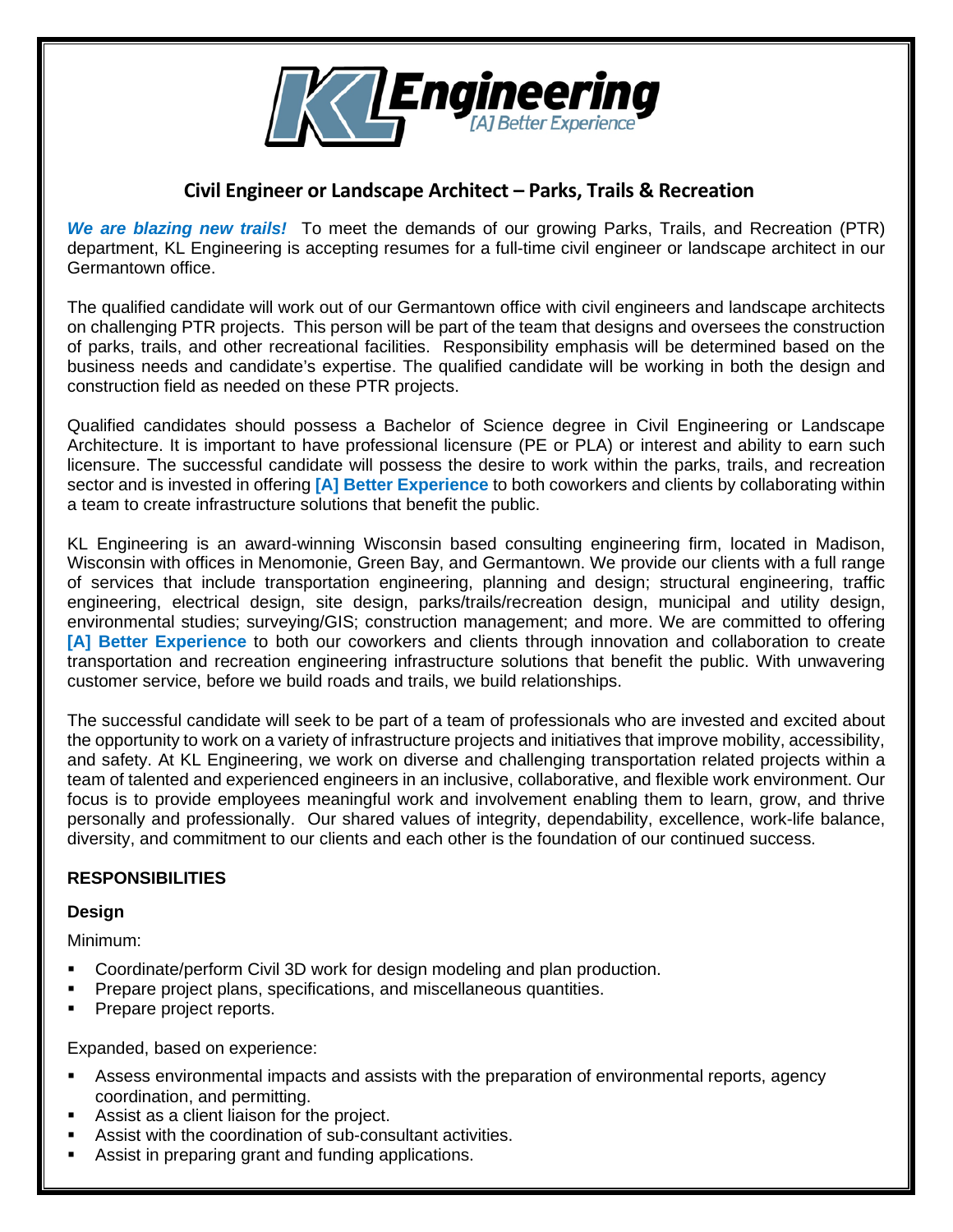#### **Construction**

 Assist in the oversight of the construction of PTR projects, assuring projects are constructed in accordance with the plans and specifications, which includes but is not limited to the following:

Minimum:

- Conduct construction observation activities.
- **Perform inspection and materials testing.**
- Compute and record construction quantities.

Expanded, based on experience:

- Review and approve contract submittals.
- Monitor contractor schedules and activities.
- Research and problem solve construction related concerns found in the field.
- **Process contract modifications, RFIs, and pay applications.**
- Assist in the coordination of project meetings and correspondence with the client, the contractor, businesses, and public.

#### **QUALIFICATIONS**

#### **Required:**

- Successful candidates will have a bachelor's degree in civil engineering, landscape architecture, or a related field.
- Familiarity with design/drafting software such as AutoCAD and Civil 3D
- **Proficiency with the MS Office suite software.**
- Good interpersonal and communication skills and the ability to work in a collaborative team environment.
- Ability to effectively communicate (virtually and in-person) with client and colleagues, both verbally and in writing.
- Strong organizational, analytical, and time management skills, with high level of attention to detail and self-motivated to be successful.
- This position requires you to have authorization to work in the United States for any employer. We will not provide sponsorship for this position.

#### **Beneficial Competencies:**

- **Experience with construction oversight activities.**
- Previous experience on PTR projects, locally-let municipal design procedures, WisDOT bike/ped standards, and WisDOT FDM policies and procedure knowledge.
- Licensed as a Professional Engineer (PE) or Professional Landscape Architect (PLA) in Wisconsin (licensure in surrounding areas a plus).
- Supplemental design experience in related fields such as roadway, stormwater, or structure design is beneficial.